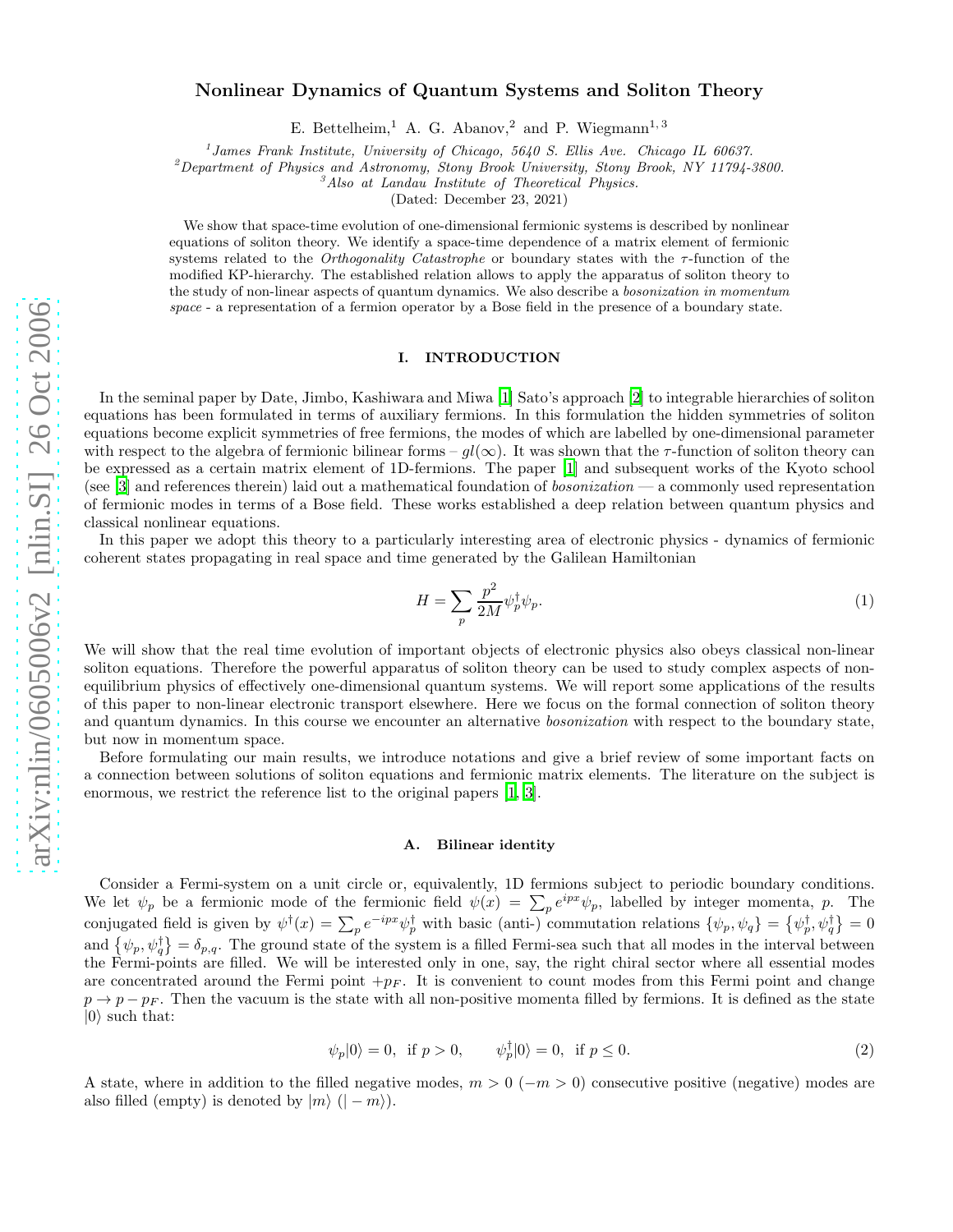<span id="page-1-0"></span>
$$
\langle m|g = \langle m|e^{\sum_{p,q} A_{pq} \cdot \psi_p^{\dagger} \psi_q}.\tag{3}
$$

A coherent state represents particle-hole wave-packets. It is characterized by a infinite matrix  $A_{pq}$ . The colon in [\(3\)](#page-1-0) and throughout the paper denotes the normal ordering with respect to the vacuum  $(2)$ ,  $\psi_p^{\dagger} \psi_q = \psi_p^{\dagger} \psi_q - \langle 0 | \psi_p^{\dagger} \psi_q | 0 \rangle$ .

Within the algebra of fermionic bilinears one distinguishes two commutative subalgebras. One is generated by positive  $k > 0$  (or by negative  $k < 0$ ) modes of the current

<span id="page-1-3"></span>
$$
J_k = \sum_p : \psi_p^{\dagger} \psi_{p+k} : , \quad [J_k, J_{-k'}] = k \delta_{kk'}.
$$
\n
$$
(4)
$$

This subalgebra is central in the construction of Ref. [\[1,](#page-12-0) [3\]](#page-12-2). The other commutative subalgebra will be central in the construction of the current paper. It is defined in [\(13\)](#page-2-0).

An important result [\[1,](#page-12-0) [3\]](#page-12-2) is that the matrix element

<span id="page-1-2"></span>
$$
\tau_m(\mathbf{t}) = \langle m|g \; e^{-\sum_{k>0} t_k J_{-k}}|m\rangle \tag{5}
$$

<span id="page-1-1"></span>considered as a function of an infinite number of continuous parameters  $\mathbf{t} = \{t_k\}$  and of an integer parameter m is the tau-function of an integrable hierarchy.  $\tau_m$  depends also on the state  $\langle g|$  (or on the matrix  $A_{pq}$ ), but this dependence will be omitted in notations throughout the paper. This means that the family of matrix elements  $\tau_m(\mathbf{t})$  obeys a bilinear identity:

$$
\oint_{0} e^{\sum_{k>0} (t_k - t'_k) z^k} \tau_m \left( \mathbf{t} - [z] \right) \tau_{m+n} \left( \mathbf{t}' + [z] \right) z^n dz = 0,
$$
\n
$$
(6)
$$

where  $\mathbf{t} \pm [z] \equiv \{t_k \pm z^{-k}/k\}$   $k = 1, 2, \dots$  and  $\mathbf{t}$ ,  $\mathbf{t}'$  are two independent sets of parameters. The integral goes along a small contour around the origin.

The bilinear identity [\(6\)](#page-1-1) encodes an infinite set of hierarchically structured non-linear differential equations in the variables (flows)  $t_k$ . For a given integer n, this set is called the n-MKP (modified KP) hierarchy. The differential equations with respect to the flows  $t_k$  in a bilinear (Hirota) form are obtained by expanding the integrand of [\(6\)](#page-1-1) in powers of  $z^{-1}$  and setting  $t'_{k} = t_{k}$ .

The KP-hierarchy  $(n = 0)$  consists of a set of differential equations on  $\tau_m$ . The first equation of the KP-hierarchy reads

$$
(D_1^4 + 3D_2^2 - 4D_1D_3)\tau_m \cdot \tau_m = 0,\tag{7}
$$

where  $D_k$  is the Hirota derivative in the variable  $t_k$  defined as  $D_k^n a \cdot b = (\partial_{t_k} - \partial_{t'_k})^n a(\mathbf{t}) b(\mathbf{t'})|_{t'_k=t_k}$ . This equation is a bilinear form of the Kadomtsev-Petviashvili equation of plasma physics [\[1\]](#page-12-0). It gave the name (KP) to the hierarchy.

The MKP-hierarchy involves a discrete evolution in  $m$ . The first equation of the 1-MKP-hierarchy reads

<span id="page-1-5"></span><span id="page-1-4"></span>
$$
(D_2 + D_1^2)\tau_{m+1} \cdot \tau_m = 0. \tag{8}
$$

# B. Evolution in the space of parameters

Some physical applications arise if  $t_k = -t_{-k}^*$ . We write  $t_k = i\delta t A_{-k}$  and notice that the operator  $\sum_k t_k J_k =$ iot  $\int A(x)\rho(x)(dx/2\pi)$  represents the action of the scalar electromagnetic potential  $A(x) = i\sum_{k} t_{-k}e^{ikx}$ 

$$
e^{-\sum_{k} t_{k} J_{k}} = e^{-i\delta t \int A(x)\rho(x) dx}, \quad \rho(x) =: \psi^{\dagger}(x)\psi(x) ;
$$
\n(9)

which was turned on instantaneously for a short period  $\delta t$ . This matrix element is relevant, e.g., for the process when an electronic system being initially in an excited state  $\langle g | = \langle 0 | g$  is instantaneously hit by radiation. The tau-function then is the amplitude of the probability to find a system in the vacuum (ground) state.

An alternative interpretation of the formal expression [\(5\)](#page-1-2), common in the literature, emphasizes the commutativity of flows with respect to parameters  $t_k$ . In this interpretation the operator  $e^{\sum_k t_kJ_{-k}}$  is viewed as an evolution operator with a set of "times"  $t_k$  corresponding to a family of mutually commuting "Hamiltonians"  $J_k$ . The excited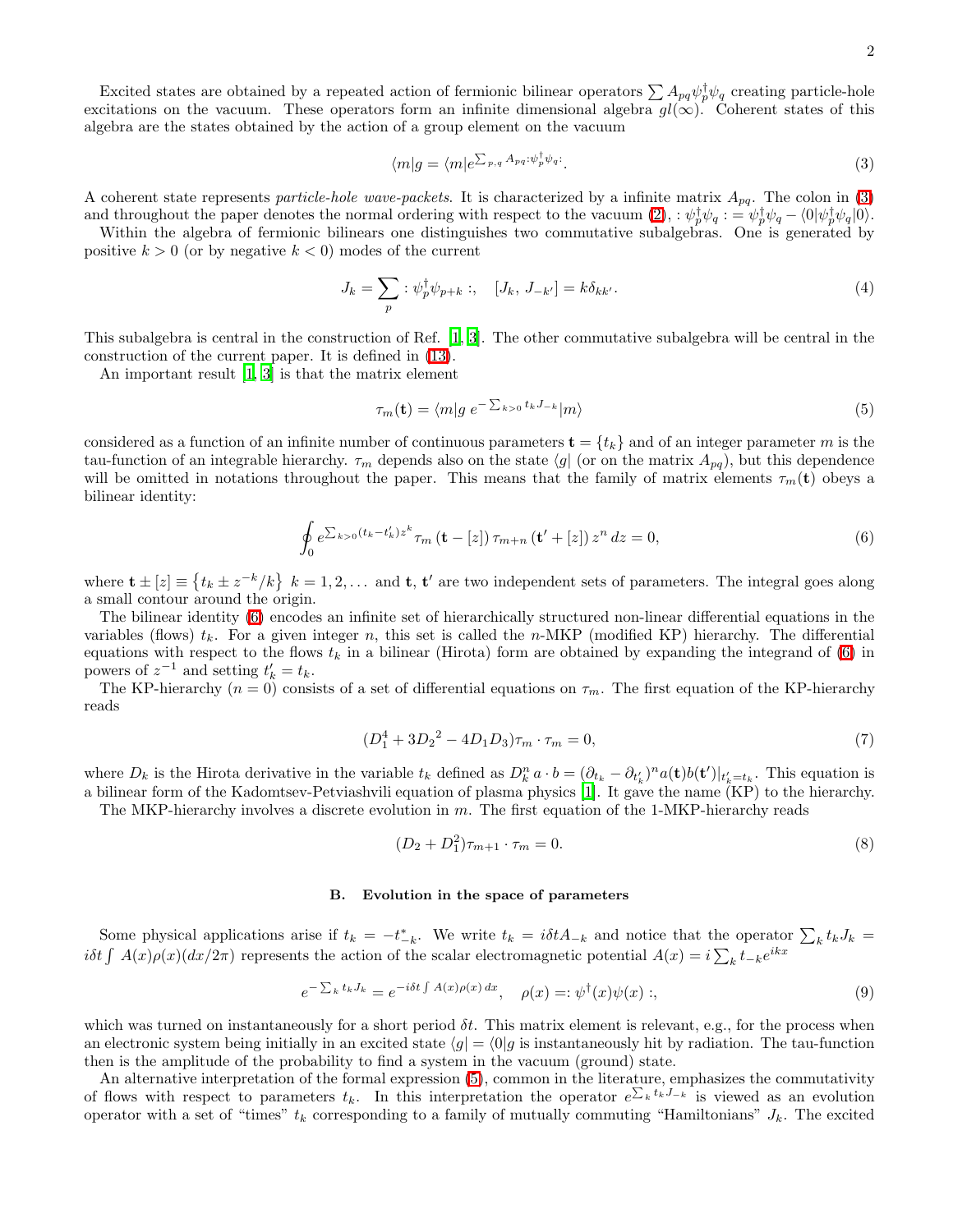state  $\langle g | = \langle m | g$  evolves in "times". The tau-function is an overlap between the "evolved" excited state  $\langle g(t) |$  and the vacuum

$$
\tau_m = \langle g(\mathbf{t}) | m \rangle, \quad \langle g(\mathbf{t}) | = \langle m | g \ e^{-\sum_k t_k J_{-k}}. \tag{10}
$$

This terminology, although common, is somewhat confusing. Of course, the "Hamiltonians",  $J_k$  are not Hermitian and there is no energy associated with this evolution. The "evolution" occurs in the space of parameters. This may be a reason why applications of the powerful mathematical apparatus of soliton theory to electronic physics have been limited.

In the next subsection we introduce the tau-function as a matrix element of the real-time evolution generated by the Hermitian Hamiltonian [\(1\)](#page-0-1).

#### C. Evolution in real time

In physics one is interested in the real-time evolution driven by a Hermitian positive Hamiltonian as [\(1\)](#page-0-1) rather than currents [\(4\)](#page-1-3).

Can the theory of solitons be used to study the dynamics of fermions in the real space-time, when the evolution is described by a unitary operator

$$
e^{-iHt + iPx} \tag{11}
$$

corresponding to a positive energy [\(1\)](#page-0-1) and momentum

<span id="page-2-3"></span>
$$
P = \sum_{p \in I} p : \psi_p^{\dagger} \psi_p : . \tag{12}
$$

In this case the vacuum is selected as a ground state of the Hamiltonian

$$
H|0\rangle = 0.
$$

Indeed, the set of Hermitian Hamiltonians

<span id="page-2-2"></span><span id="page-2-0"></span>
$$
H_k = \sum_{p \in I} p^k : \psi_p^{\dagger} \psi_p : , \quad k = 1, 2, \dots
$$
 (13)

generates another commutative subalgebra of fermionic bilinears. Here we denote the set of quantized momenta for the system by I.

Surprisingly, this question has never been addressed systematically. The most relevant papers we know are Refs. [\[4,](#page-13-0) [5](#page-13-1)] where the relation of time dependent Green functions of impenetrable bosons and Green functions of Ising model to the Painlevé equations has been established.

In this paper we will show that, indeed, an action of the commutative Hamiltonians [\(13\)](#page-2-0) generates an integrable hierarchy. Specifically, we show that the matrix element

<span id="page-2-1"></span>
$$
\tau_m(\mathbf{t}) = \langle 0 | g \, e^{-\sum_{k>0} t_k H_k} : e^{-(a+m)\,\varphi(x)} : |0\rangle, \quad 0 < |a| < 1/2, \quad m \text{ is integer} \tag{14}
$$

obeys the MKP hierarchy  $<sup>1</sup>$ .</sup>

Namely, the tau-functions  $\tau_m(t)$ , similarly to [\(5\)](#page-1-2), satisfy a set of equations analogous to [\(7,](#page-1-4) [8\)](#page-1-5). These equations are generated by the identity:

$$
\oint_{0} e^{\sum_{k>0} (t_k - t'_k) z^k} \frac{\Gamma(z + m + n)}{\Gamma(z + m)} \tau_m \left( \mathbf{t} - [z] \right) \tau_{m+n} \left( \mathbf{t}' + [z] \right) dz = 0,
$$
\n(15)

which is a modified form of [\(6\)](#page-1-1). The factor  $\frac{\Gamma(z+m+n)}{\Gamma(z+m)} = \prod_{j=m}^{m+n-1} (z+j)$  replaces  $z^n$  in (6) <sup>2</sup>.

<sup>&</sup>lt;sup>1</sup> Here we take  $a \neq 0$ . Although the tau-function obeys the same a-independent equations, it degenerates at  $a = 0$  and can be computed by elementary means.

<sup>&</sup>lt;sup>2</sup> The difference between [\(15\)](#page-2-1) and [\(6\)](#page-1-1) is inessential insofar as the former may be transformed into the latter by the transformation  $\tau_m \to \tau_m e^{\sum_{k\geq 0} V(m+k)}$ , where  $V(z) = \sum_k t_k z^k$ , however, this transformation changes analytical properties of the tau-function as a function of the "times".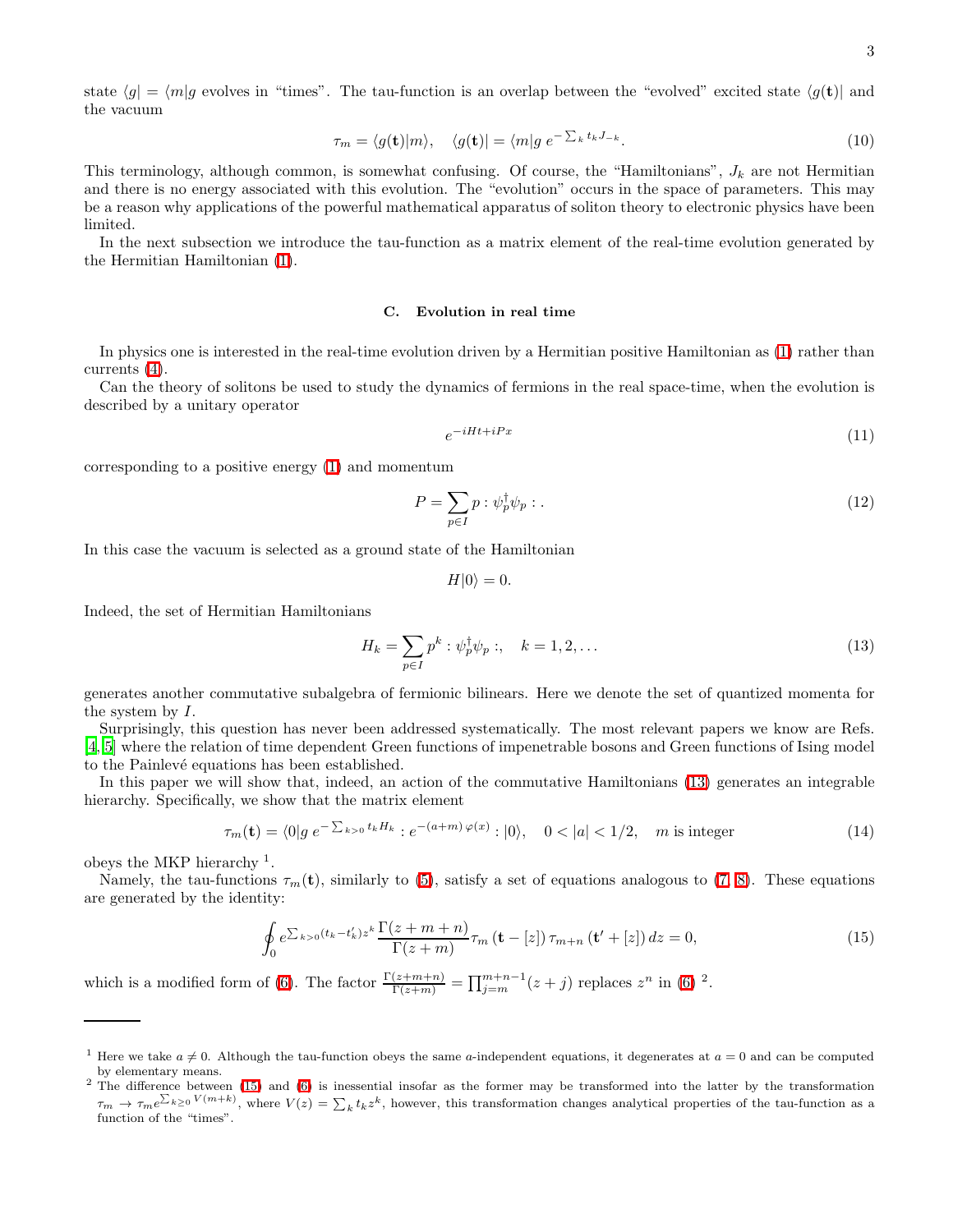In the eq. [\(14\)](#page-2-2) the operator  $\varphi$  is defined as a Bose field

$$
\varphi(x) = \sum_{k \neq 0} \frac{1}{k} e^{ikx} J_k + iJ_0 x \tag{16}
$$

and

$$
:e^{a\varphi(x)}:=e^{a\varphi_-(x)}e^{iaxJ_0}e^{a\varphi_+(x)},\tag{17}
$$

where  $\varphi_{\pm}(x) = \sum_{\pm k>0} (e^{ikx}/k) J_k$  contain only positive or negative modes respectively. Note that the flow  $t_1$  just shifts the coordinate x by  $it_1$  as  $e^{t_1H_1}\varphi(x)e^{-t_1H_1} = \varphi(x+it_1)$ , so we may set  $x = 0$  in some formulas below. In physical applications we identify

<span id="page-3-0"></span>time: 
$$
t = it_2
$$
, space coordinate in the Galilean frame:  $x - v_F t = -it_1$ , (18)

where  $v_F = p_F/M$  is a Fermi velocity.

The operator :  $e^{a\varphi(x)}$ : in [\(14\)](#page-2-2) is called a boundary condition changing operator. This operator acting on a vacuum creates a boundary state

$$
|B_m(x)\rangle =: e^{-(a+m)\varphi(x)}: |0\rangle. \tag{19}
$$

 $\int_{0}^{y}$ The meaning of the boundary condition changing operator is clarified by the action of the counting operator  $n(y)$  =  $\int_0^y (\colon \psi^{\dagger}(y') \psi(y') : -(a+m)) dy'$  on the boundary state

$$
\langle B_m(x)|n(y)|B_m(x)\rangle = (a+m) \quad \text{if } 0 < x < y, \quad \text{or } 0 \quad \text{otherwise.} \tag{20}
$$

In other words, the boundary condition changing operator moves particles towards the point  $x$  creating an increase of the density  $\rho(y) = \partial_y n(y)$  at that point.

Boundary states play an important role in 2D-critical phenomena in systems with boundaries. The connection of the latter to 1D-fermions is following. The fields (e.g.  $\psi(x)$  and  $\varphi(x)$ ) are originally defined on the unit circle. One views the circle as a contour embedded in the complex plane z. The fields and their differentials can be analytically extended to the exterior of the circle and to its interior. Instead of considering fields defined at the point  $z'$  in the interior of the circle one views them as defined at the point  $z = 1/\bar{z}'$  of the circle's exterior (Schwarz reflection). From this point of view the circle  $z = e^{-ix}$ ,  $x \in \mathbb{R}$ , is seen as a boundary of the holomorphic 2D-field theory defined in its exterior.

In electronic physics boundary states appear in numerous problems related to the Fermi-edge singularities, quantum impurity problems and other phenomena related to Orthogonality Catastrophe([\[10](#page-13-2)], see, e.g., [\[8](#page-13-3)]). We will discuss some applications to electronic physics elsewhere [\[14\]](#page-13-4).

In terms of the boundary state, our tau-function [\(14\)](#page-2-2) reads

$$
\tau_m(\mathbf{t}) = \langle G(\mathbf{t}) | B_m \rangle, \quad \langle G(\mathbf{t}) | = \langle 0 | g \, e^{-\sum_{k>0} t_k H_k}.
$$
\n(21)

The tau-function depends on two parameters: a fraction a, and an integer  $m$ . Below we fix a and consider  $m$  as a running parameter.

One can think of this matrix element as follows. An excited coherent state  $\langle g|$  evolves up to a time t and then is measured at a point x by a projection onto a boundary state  $|B_a(x)\rangle$ .

A comment is in order. The presence of the boundary operator :  $e^{a\varphi(x)}$  : changes the momentum quantization. The eigenvalues p of the momentum operator  $(12)$  appearing in  $(12, 13)$  $(12, 13)$  are no longer integer, but are integers shifted by a:

$$
p \in \mathbb{Z} + a,\tag{22}
$$

that is I in [\(12\)](#page-2-3) and [\(13\)](#page-2-0) is given by  $I = \mathbb{Z} + a$ .

An obvious generalization of this result is a passage from the KP to the 2D Toda hierarchy [\[9\]](#page-13-5). The matrix element

$$
\langle B_m|e^{-\sum_k \bar{t}_k H_k} g e^{-\sum_k t_k H_k}|B_m\rangle
$$

obeys the 2D-Toda hierarchy with respect to two sets of parameters  $t_k$  and  $\bar{t}_k$  and a discrete parameter m. Other obvious generalization occurs when fermions are placed on a spatial lattice so that the energy spectrum is a periodic function of momentum. We do not discuss these generalizations here.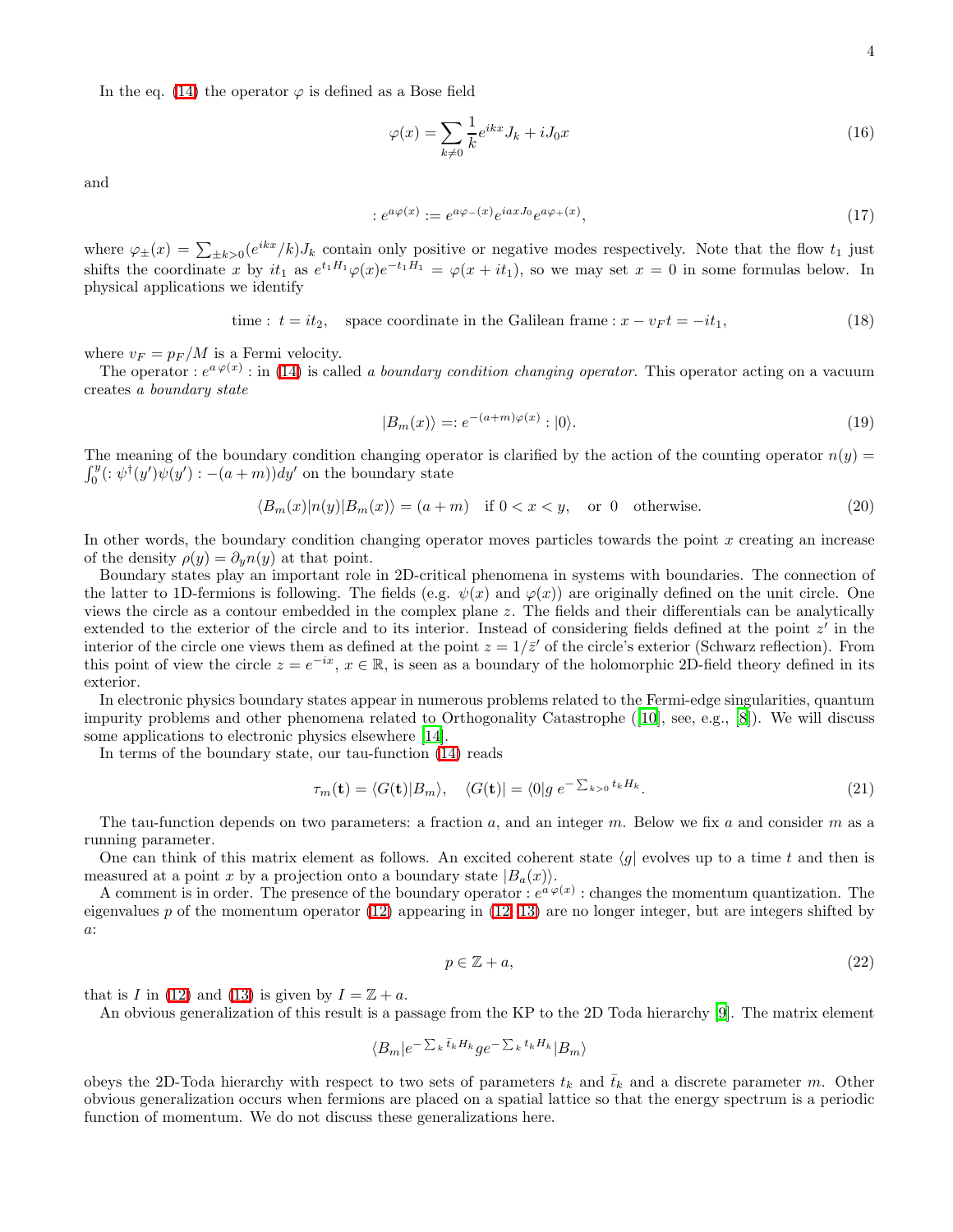<span id="page-4-0"></span>
$$
(iD_t + D_x^2 - 2imD_x)\tau_{m+1} \cdot \tau_m = 0.
$$
\n(23)

The independent variables  $x$  and  $t$  in this equation are physical space and time coordinates of a 1D fermionic system. Among the hierarchy, this equation seems to be the most important for the study of the dynamics of electronic systems. The two functions  $\tau_m$  and  $\tau_{m+1}$  are not independent but are connected by certain analytical properties, thus making equation [\(23\)](#page-4-0) closed. In the most interesting situations (corresponding to particular choices of coherent state g) the analytical conditions are explicit and correspond to a certain reduction of the MKP-hierarchy. We consider coherent states having particle-hole symmetry and the corresponding reduction in Appendix [A.](#page-11-0)

We note here that the matrix element [\(14\)](#page-2-2) give solutions of the MKP hierarchy, which are essentially different from the ones given by [\(5\)](#page-1-2). For example, we show below that [\(14\)](#page-2-2) has only positive Fourier modes with respect to all odd flows  $it_1, it_3, \ldots$ . This analytical condition is restrictive. In particular, it does not admit soliton solutions. In contrast, it is well known that [\(5\)](#page-1-2) can generate soliton solutions (see Sec[.III\)](#page-9-0).

Some mathematical constructions related of the matrix element [\(14\)](#page-2-2), although devoted to different problems, have appeared recently in papers by A. Orlov [\[6\]](#page-13-6) and by A. Okounkov, R. Pandharipande, and N. A. Nekrasov [\[7](#page-13-7)].

# <span id="page-4-1"></span>II. HIROTA EQUATION AND BOSONIZATION

Before we proceed, we present another form of the bilinear identity [\(15\)](#page-2-1) for a particular case  $n = 1$ . Setting  $\mathbf{t} = \mathbf{t}^{(0)} + [p], \mathbf{t}' = \mathbf{t}^{(0)} - [q]$  the factor  $(z+m)e^{\sum_{k}(t_k-t'_k)z^k}$  becomes  $\frac{(z+m)pq}{(q-z)(p-z)}$ . The integrand has three poles at  $z = 0, p, q, \infty$  and can be computed. It gives the discrete Hirota equation

$$
(p+m)\tau_m \cdot \tau_{m+1}([p]-[q]) - (q+m)\tau_m([p]-[q]) \cdot \tau_{m+1} - (p-q)\tau_m([p]) \cdot \tau_{m+1}(-[q]) = 0, \qquad (24)
$$

where we have dropped the term  $\mathbf{t}^{(0)}$  in each of the arguments of the  $\tau$  functions. We stress that p and q are shifted integers  $p, q \in \mathbb{Z} + a$ .

Hirota's equation, written in the discrete form [\(24\)](#page-4-1) appears as a particular specification of the integral form of the bilinear identity [\(6\)](#page-1-1). In fact, they carry the same information as an integral form of the bilinear identity written for an arbitrary n. The latter can be obtained from the former  $[2]$ . In the rest of this section we will derive the discrete form of Hirota's equation [\(24\)](#page-4-1) for tau-functions defined in [\(14\)](#page-2-2). It will be equivalent to proving [\(15\)](#page-2-1).

Our main equation [\(23\)](#page-4-0) directly follows from Hirota equation written in the form [\(24\)](#page-4-1). It appears in the leading order expansion at large q and p, and setting  $q = -p$ .

### **A.** Bosonization in coordinate space and the tau-function  $\tau_m = \langle g(t) | m \rangle$

First, we show how to derive the discrete Hirota equation [\(25\)](#page-4-2) for the the conventional matrix element matrix [\(5\)](#page-1-2). Then we derive the discrete Hirota equation [\(24\)](#page-4-1) for our tau-function [\(14\)](#page-2-2). The first derivation is well known [\[1,](#page-12-0) [2,](#page-12-1) [3,](#page-12-2) [12](#page-13-8)]. We, nevertheless, present it here in order to use it as a guide for the following derivation of Hirota's equation for the real time evolution. The comparison of these two derivations is instructive.

Applying the same trick as is the previous section to [\(6\)](#page-1-1) we obtain a discrete Hirota equation for the tau-function [\(5\)](#page-1-2)

$$
p \tau_m \cdot \tau_{m+1}([p] - [q]) - q \tau_m([p] - [q]) \cdot \tau_{m+1} - (p - q) \tau_m([p]) \cdot \tau_{m+1}(-[q]) = 0. \tag{25}
$$

To derive it one needs two technical ingredients: bosonization and the Wick's theorem.

#### <span id="page-4-2"></span>Bosonization formulas

<span id="page-4-3"></span>The Bosonization formulas express the action of fermion operators in terms of bosons. We will need the following formulas (briefly derived below)

$$
\psi^{\dagger}(x)\psi(y)|m\rangle = \frac{1}{1 - e^{i(x - y)}} : e^{\varphi(y) - \varphi(x)} : |m\rangle,
$$
\n(26)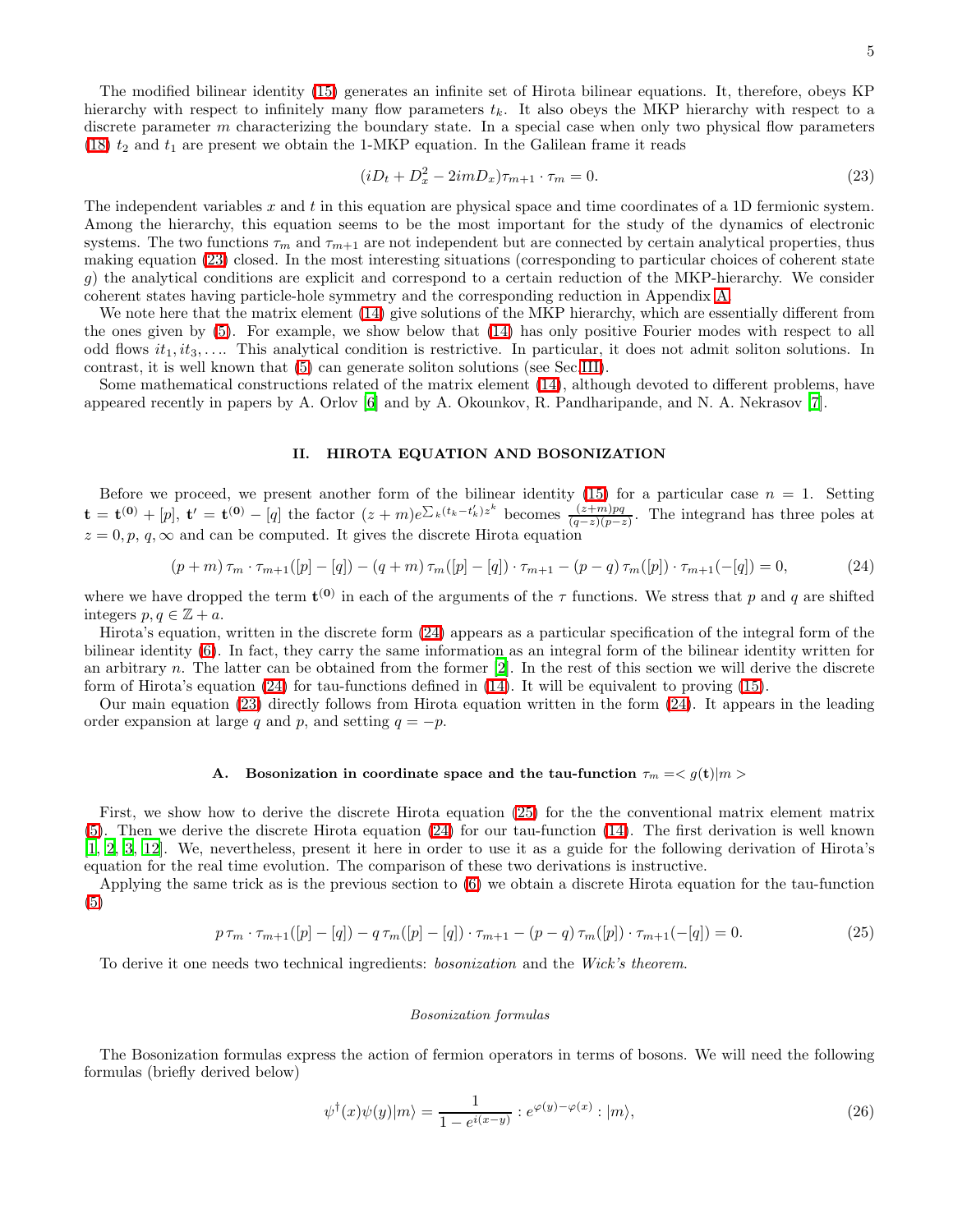$$
\psi(x)|m+1\rangle = e^{ix} : e^{\varphi(x)} : |m\rangle, \qquad \psi^{\dagger}(x)|m\rangle = : e^{-\varphi(x)} : |m+1\rangle. \tag{27}
$$

<span id="page-5-0"></span>Let us now use these bosonization formulas to "fermionize" the tau-function  $\tau_{m+1}([p] - [q])$ . We set  $q = e^{ix}$  and  $p = e^{iy}$ , and write the tau-function  $\tau_{m+1}([p] - [q]) = \langle m+1|g \, e^{-\sum_k t_k^{(0)} J_{-k}} : e^{\varphi(y) - \varphi(x)} : |m+1\rangle$ , appearing in [\(25\)](#page-4-2), in terms of fermion operators:

$$
\tau_{m+1}([p]-[q]) = e^{i(m+1)(x-y)}(1 - e^{i(x-y)})\langle m+1|g(\mathbf{t})\psi^{\dagger}(x)\psi(y)|m+1\rangle, \quad g(\mathbf{t}) = g \ e^{-\sum_{k} t_k^{(0)} J_{-k}}.
$$
 (28)

# Wick's theorem

We apply Wick's theorem to four fermion matrix elements. Let  $\chi_i$  be a linear combination of fermionic modes  $\chi_i = \sum_q v_q^{(i)} \psi_q$ , and  $|G_2\rangle$  and  $\langle G_1|$  are coherent states (i.e. states of the form [\(3\)](#page-1-0)). The general form of Wick's theorem for four fermion matrix elements reads

$$
\langle G_1|\chi_1^{\dagger}\chi_2\chi_3^{\dagger}\chi_4|G_2\rangle\langle G_1|G_2\rangle = \langle G_1|\chi_1^{\dagger}\chi_2|G_2\rangle\langle G_1|\chi_3^{\dagger}\chi_4|G_2\rangle + \langle G_1|\chi_1^{\dagger}\chi_4|G_2\rangle\langle G_1|\chi_2\chi_3^{\dagger}|G_2\rangle. \tag{29}
$$

A proof of the Hirota bilinear identity [\(25\)](#page-4-2)

We apply Wick's theorem to the matrix element:

$$
\langle m|\psi_{m+1} g(\mathbf{t}) \psi^{\dagger}(x)\psi(y)\psi^{\dagger}_{m+1}|m\rangle\langle m|g(\mathbf{t})|m\rangle = \langle m+1|g(\mathbf{t})|m+1\rangle\langle m|g(\mathbf{t}) \psi^{\dagger}(x)\psi(y)|m\rangle + \langle m+1|g(\mathbf{t}) \psi^{\dagger}(x)|m\rangle\langle m|g(\mathbf{t}) \psi(y)|m+1\rangle.
$$
\n(30)

Eq.  $(25)$  emerges if one writes each of the matrix elements appearing in this identity as  $\tau$ -functions with shifted arguments, by further use of the bosonization formulas  $(26,27)^3$  $(26,27)^3$  $(26,27)^3$ .

## <span id="page-5-3"></span>Derivation of bosonization formulas [\(26](#page-4-3)[,27\)](#page-5-0)

It will be instructive to have a short proof of bosonization formulas [\(26](#page-4-3)[,27\)](#page-5-0) as we are going to use a similar approach in the next section. In the following we set for simplicity  $m = 0$ .

Let us project the r.h.s. and the l.h.s. of [\(26\)](#page-4-3) onto a general state with a given number of particles  $\{x_i, y_i\}$  =  $\langle 0| \left( \prod_{i=1}^N \psi^\dagger(x_i) \psi(y_i) \right)$ , consisting of N particle and N hole excitations with coordinates  $x_i, y_i$ , and compare the results.

First of all, let us use Wick's theorem to calculate the overlap between the state with N particle-hole pairs and the vacuum. This overlap is a determinant of a single-particle Green's function  $\langle 0 | \psi^{\dagger}(x) \psi(y) | 0 \rangle = (1 - e^{i(x-y)})^{-1}$ 

$$
\langle \{x_i, y_i\} | 0 \rangle = e^{i \sum_{i=1}^N y_i} \det_{i,j \le N} \left( \frac{1}{e^{iy_i} - e^{ix_j}} \right) = e^{i \sum_{i=1}^N y_i} \frac{\prod_{i < j \le N} (e^{iy_i} - e^{iy_j}) (e^{ix_j} - e^{ix_i})}{\prod_{i,j \le N} (e^{iy_i} - e^{ix_j})},\tag{31}
$$

where we used the multiplicative form of the Cauchy determinant

<span id="page-5-2"></span>
$$
\det_{i,j \le N} \left( \frac{1}{q_i - p_j} \right) = \frac{\prod_{i < j \le N} (q_i - q_j)(p_j - p_i)}{\prod_{i,j \le N} (q_i - p_j)}.
$$
\n(32)

<span id="page-5-1"></span>The l.h.s. of [\(26\)](#page-4-3) is computed by extending the previous formula to  $N+1$  particle-hole pairs and setting  $x_{N+1} = x$ and  $y_{N+1} = y$ 

$$
\langle \{x_i, y_i\} | \psi^\dagger(x)\psi(y) | 0 \rangle = \frac{e^{iy}}{e^{iy} - e^{ix}} \prod_{i \le N} \frac{(e^{iy} - e^{iy_i})(e^{ix} - e^{ix_i})}{(e^{iy} - e^{ix_i})(e^{ix} - e^{iy_i})} \langle \{x_i, y_i\} | 0 \rangle. \tag{33}
$$

 $3$  This proof appeals to a general view on tau functions as Plücker coordinates of the Grassmann manifold [\[2\]](#page-12-1).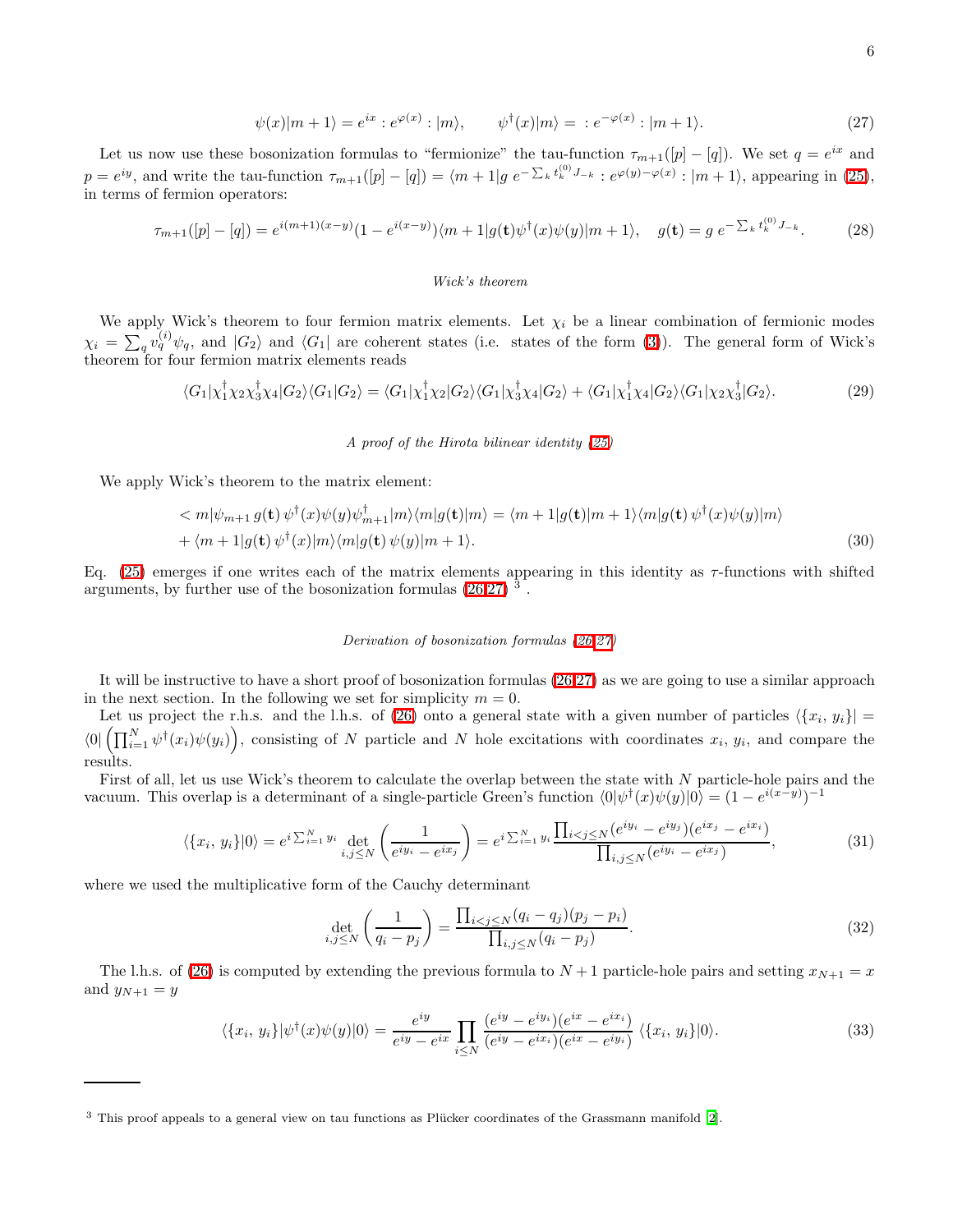The r.h.s. of [\(26\)](#page-4-3) can be computed by (i) noticing that  $e^{b\varphi}|0\rangle = e^{b\varphi-}|0\rangle$ , (ii) pulling the vertex operator  $e^{b\varphi-}$  to the left using the identity

<span id="page-6-4"></span><span id="page-6-0"></span>
$$
e^{-b\varphi_{-}(x)}\psi^{\dagger}(x_{i})\psi(y_{i})e^{b\varphi_{-}(x)} = \left(\frac{e^{ix}-e^{iy_{i}}}{e^{ix}-e^{ix_{i}}}\right)^{b}\psi^{\dagger}(x_{i})\psi(y_{i})\tag{34}
$$

and then (iii) using  $\langle 0|e^{b\varphi_-(x)}=0$ . As a result we get

$$
\langle \{x_i, y_i\} | : e^{\varphi(y) - \varphi(x)} : |0\rangle = \prod_{i \le N} \frac{(e^{iy} - e^{iy_i})(e^{ix} - e^{ix_i})}{(e^{iy} - e^{ix_i})(e^{ix} - e^{iy_i})} \langle \{x_i, y_i\} | 0 \rangle.
$$
 (35)

Comparing eqs. [\(35\)](#page-6-0) and [\(33\)](#page-5-1) gives the bosonization formula [\(26\)](#page-4-3). Eq. [\(27\)](#page-5-0) can be derived in a similar way, or by setting  $x = -i\infty$  in [\(26\)](#page-4-3) and using the fact that  $\psi^{\dagger}(-i\infty)|m\rangle = |m+1\rangle$ . In all formulas x and y carry small positive imaginary parts.

# B. Bosonization in momentum space and the tau-function  $\tau_m = \langle G(t) | B_m \rangle$

Now we show that the matrix element [\(14\)](#page-2-2) obeys the Hirota equation [\(24\)](#page-4-1). The steps of the derivation in this section follow the steps of the previous section, but technically different. We repeat that in this section all momenta are shifted integers  $p, q \in \mathbb{Z} + a$ .

The important property of the boundary state is displayed by the form of its wave-function in momentum space. We have  $\langle 0|B_m \rangle = 1$  and two important formulas

$$
\langle 0|\psi_q^{\dagger}\psi_p|B_m\rangle = f_m^+(p)\frac{1}{p-q}f_m^-(q), \quad q \le a < p,\tag{36}
$$

$$
\frac{p+m}{q+m}\langle 0|\psi_q^{\dagger}\psi_p|B_m\rangle = \langle 0|\psi_q^{\dagger}\psi_p|B_{m+1}\rangle,\tag{37}
$$

where

<span id="page-6-3"></span><span id="page-6-2"></span><span id="page-6-1"></span>
$$
f_m^+(p) = \frac{\Gamma(p+m)}{\Gamma(m+a)\Gamma(p-a)},
$$
  
\n
$$
f_m^-(q) = \frac{\Gamma(1-q-m)}{\Gamma(1-m-a)\Gamma(1-q+a)}.
$$
\n(38)

<span id="page-6-5"></span>The matrix element [\(36\)](#page-6-1) is also non zero at  $p = q \le a$ , where it is equal to  $1^4$ . Eq. [\(37\)](#page-6-2) follows from [\(36,](#page-6-1)[38\)](#page-6-3) with the help of the formula

$$
f_m^+(p)f_m^-(q)\frac{p+m}{q+m} = f_{m+1}^+(p)f_{m+1}^-(q). \tag{39}
$$

We prove these formulas at the end of this section.

The formula [\(36\)](#page-6-1) is related to a phenomenon referred to as "Orthogonality Catastrophe" [\[10\]](#page-13-2). Namely, if the length of the ring is large, i.e, in the limit  $p, -q \gg |m|$  the formula [\(36\)](#page-6-1) reads

$$
\langle 0|\psi_q^{\dagger}\psi_p|B_m\rangle = (-1)^m \frac{\sin(\pi a)}{\pi} \frac{1}{p-q} \left(\frac{p}{-q}\right)^{a+m}.
$$
\n(40)

The overlap between the excited state and the boundary state vanishes as the momentum of the excited particle approaches the Fermi-point  $\langle 0 | \psi_q^{\dagger} \psi_p | B_m \rangle \sim p^{a+m}$  as  $p \to 0$ .

 $4$  The formula [\(36\)](#page-6-1) is understood as being analytically continued from the real axis to the complex plane of p and q. In particular, at  $p = q$  it should be understood as a limit  $p \to q$  at fixed q.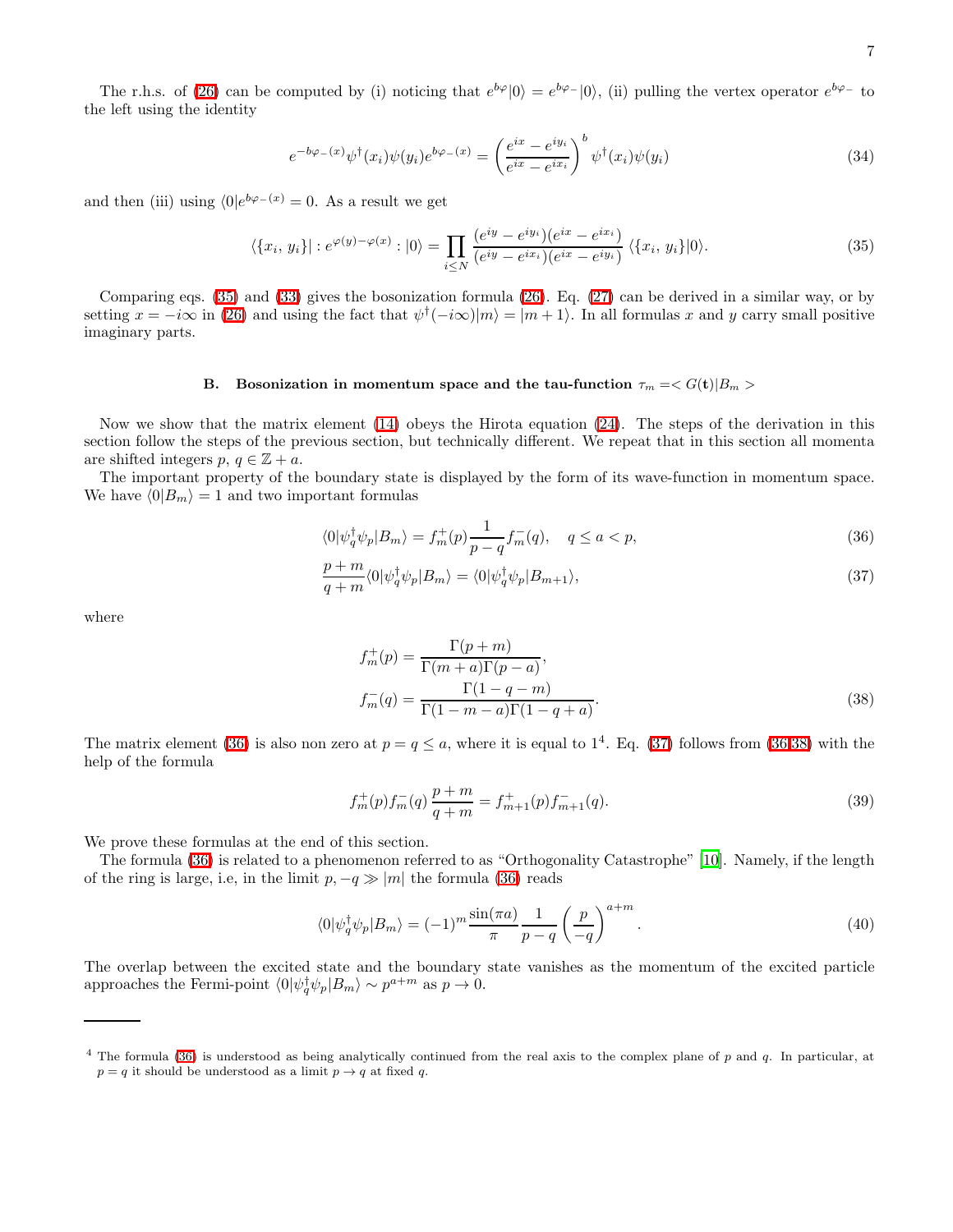<span id="page-7-0"></span>Consider now a generic excited state  $\langle \{p_i, q_i\} | = \langle 0 | \prod_{i=1}^N \psi_{q_i}^{\dagger} \psi_{p_i}$  characterized by a set of N-particles with momenta  $p_i > a$  and N holes with momenta  $q_i \leq a$ . The overlap of this excited state with the boundary state is obtained from the Wick's theorem and eq.[\(36\)](#page-6-1)

$$
\langle \{p_i, q_i\} | B_m \rangle = \det_{i,j \le N} \langle 0 | \psi_{q_j}^\dagger \psi_{p_i} | B_m \rangle = \det_{i,j \le N} \left( f_m^+(p_i) \frac{1}{p_i - q_j} f_m^-(q_j) \right)
$$

$$
= \prod_{i \le N} f_m^+(p_i) f_m^-(q_i) \frac{\prod_{i < j \le N} (p_i - p_j)(q_j - q_i)}{\prod_{i,j \le N} (p_i - q_j)},\tag{41}
$$

where in the last line we again used the Cauchy determinant formula [\(32\)](#page-5-2).

Let us note that up to the multiplicative factor  $\prod_i f_m^+(p_i) f_m^-(q_i)$ , the overlap [\(41\)](#page-7-0) between the excited state and the boundary state written in momentum space is given by the Cauchy determinant, i.e., has the same form as the similar overlap written in real space [\(31\)](#page-5-3). The determinants become identical under a substitution  $p_i = e^{ix_i}$  and  $q_i = e^{iy_i}$ .

We observe an interesting phenomenon: the boundary state  $|B_m|$  interchanges momentum and coordinate spaces. The transmutation

$$
coordinate space \leftrightarrow momentum space,
$$
\n(42)

Fermi sea  $\leftrightarrow$  Boundary state (43)

is the reason why different matrix elements [\(5,](#page-1-2) [14\)](#page-2-2) obey similar non-linear equations. There is no one-to-one correspondence between coordinate and momentum space – the space is continuous and finite while the momentum space is discrete and infinite.

Following the logic of the previous section we proceed in two steps. First, we establish the bosonization formulas in momentum space. They will allow us to rewrite tau-functions in eq.  $(24)$  as matrix elements of fermionic operators. Then eq.[\(24\)](#page-4-1) is equivalent to a particular form of the Wick's theorem.

#### <span id="page-7-3"></span><span id="page-7-1"></span>Bosonization formulas

Let us introduce a bosonic field associated with the set of commuting Hamiltonians [\(13\)](#page-2-0)

$$
\Phi(s) = \sum_{k>0} \frac{s^{-k}}{k} H_k = -\sum_{p} \ln(1 - \frac{p}{s}) : \psi_p^{\dagger} \psi_p : .
$$
\n(44)

Bosonization in the momentum space is summarized by formulas

$$
\psi_q^{\dagger} \psi_p | B_m \rangle = \frac{f_m^+(p) f_m^-(q)}{p - q} e^{\Phi(q) - \Phi(p)} | B_m \rangle, \tag{45}
$$

and

$$
\lim_{p \to -m} (p+m)\psi_q^{\dagger} \psi_p |B_m\rangle = (-1)^m \frac{\sin \pi a}{\pi} f_{m+1}^-(q) e^{\Phi(q)} |B_{m+1}\rangle. \tag{46}
$$

These formulas will be derived below. We remark here that [\(45,](#page-7-1)[46\)](#page-7-2) should be understood as analytically continued formulas for matrix elements. For example, one should first calculate the overlap of the l.h.s. of [\(46\)](#page-7-2) with some bra-state, then analytically continue it from  $p \in \mathbb{Z} + a$  to the complex p-plane and only then take a limit  $p \to -m$ .

Once bosonization formulas in momentum space [\(45](#page-7-1)[,46\)](#page-7-2) are established we are ready to prove the Hirota equation [\(24\)](#page-4-1).

#### <span id="page-7-2"></span>Wick's theorem

First, we apply the Wick theorem to the 4-fermion matrix element

$$
\langle G(\mathbf{t}) | \psi_q^{\dagger} \psi_p \psi_Q^{\dagger} \psi_P | B_m \rangle \langle G(\mathbf{t}) | B_m \rangle = \langle G(\mathbf{t}) | \psi_q^{\dagger} \psi_p | B_m \rangle \langle G(\mathbf{t}) | \psi_Q^{\dagger} \psi_P | B_m \rangle - \langle G(\mathbf{t}) | \psi_q^{\dagger} \psi_P | B_m \rangle \langle G(\mathbf{t}) | \psi_Q^{\dagger} \psi_p | B_m \rangle. \tag{47}
$$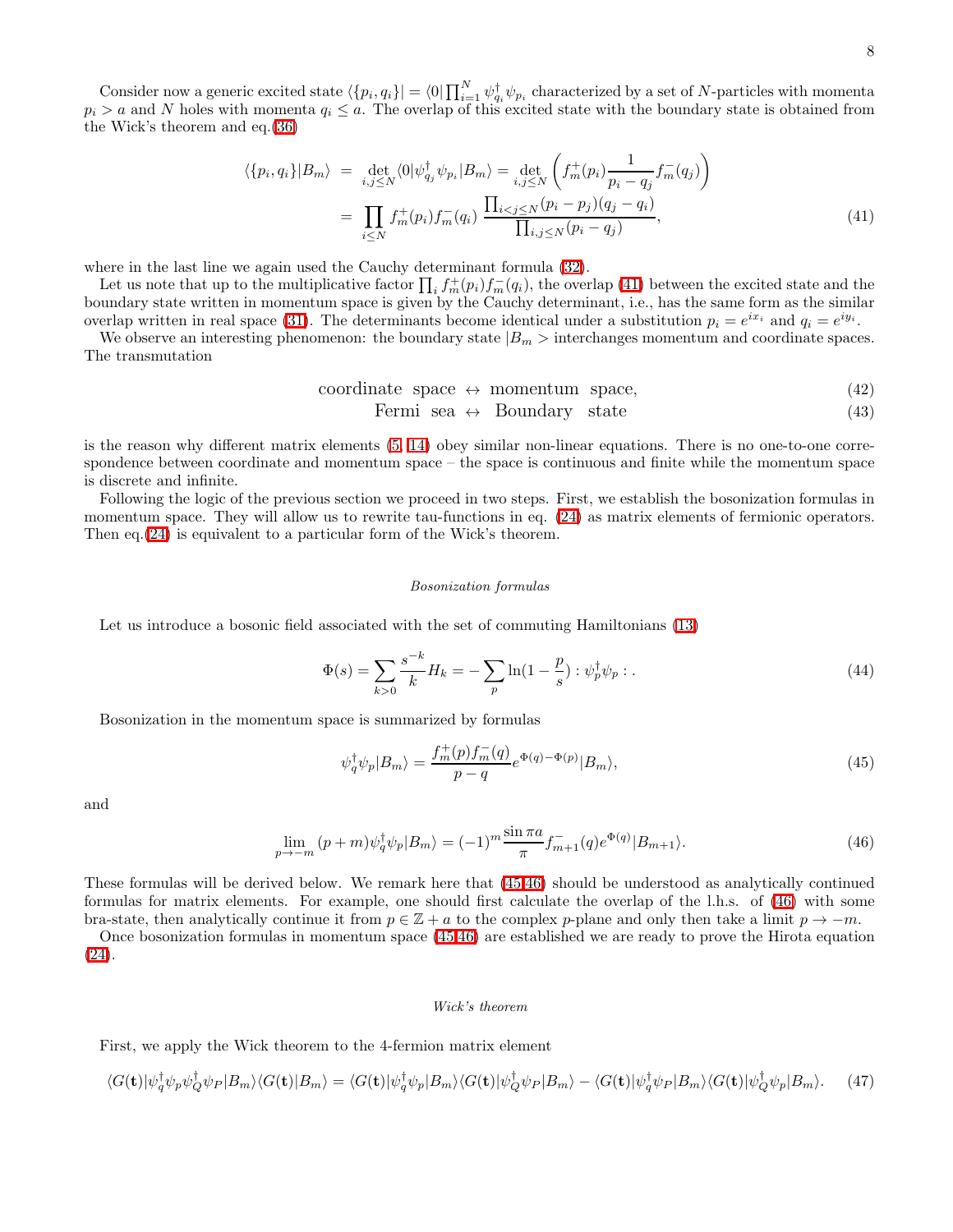Next we multiply both sides by  $\frac{P+m}{f_{m+1}^-(Q)}$ , send  $P \to -m$ , and use eq. [\(46\)](#page-7-2). We get

$$
\frac{q-Q}{p-Q}\langle G(\mathbf{t})|e^{\Phi(Q)}\psi_q^{\dagger}\psi_p|B_{m+1}\rangle\langle G(\mathbf{t})|B_m\rangle
$$
\n
$$
= \langle G(\mathbf{t})|\psi_q^{\dagger}\psi_p|B_m\rangle\langle G(\mathbf{t})|e^{\Phi(Q)}|B_{m+1}\rangle - \frac{f_{m+1}^-(q)}{f_{m+1}^-(Q)}\langle G(\mathbf{t})|e^{\Phi(q)}|B_{m+1}\rangle\langle G(\mathbf{t})|\psi_Q^{\dagger}\psi_p|B_m\rangle. \tag{48}
$$

<span id="page-8-0"></span>The next step is to use the bosonization formula [\(45\)](#page-7-1)

$$
\frac{q-Q}{p-Q} \frac{p+m}{q+m} \langle G(\mathbf{t}) | e^{\Phi(Q)} e^{\Phi(q)-\Phi(p)} | B_{m+1} \rangle \langle G(\mathbf{t}) | B_m \rangle
$$
\n
$$
= \langle G(\mathbf{t}) | e^{\Phi(q)-\Phi(p)} | B_m \rangle \langle G(\mathbf{t}) | e^{\Phi(Q)} | B_{m+1} \rangle - \frac{Q+m}{q+m} \frac{p-q}{p-Q} \langle G(\mathbf{t}) | e^{\Phi(q)} | B_{m+1} \rangle \langle G(\mathbf{t}) | e^{\Phi(Q)-\Phi(p)} | B_m \rangle. \tag{49}
$$

We recognize the matrix elements in [\(49\)](#page-8-0) as tau-functions [\(14\)](#page-2-2) with shifted arguments, e.g.,  $\langle G(\mathbf{t})|e^{\Phi(q)}|B_{m+1}\rangle =$  $\tau_{m+1}(-[q])$ . The last step is to take a limit  $Q \to \infty$ . In this limit  $\Phi(Q) \to 0$  and [\(49\)](#page-8-0) brings us to [\(24\)](#page-4-1), which completes the proof.

### Derivation of formulas for matrix elements [\(36,](#page-6-1)[38\)](#page-6-3)

Now we prove the formulae [\(36](#page-6-1)[,38\)](#page-6-3). First, we find using [\(34\)](#page-6-4) that in coordinate representation

$$
\langle 0|\psi^{\dagger}(x)\psi(y)|B_{m}\rangle = \langle 0|\psi^{\dagger}(x)\psi(y)|0\rangle \left(\frac{1-e^{ix}}{1-e^{iy}}\right)^{m+a} = \frac{e^{iy}}{e^{iy}-e^{ix}} \left(\frac{1-e^{ix}}{1-e^{iy}}\right)^{m+a}.\tag{50}
$$

We consider  $(p-q)\langle 0|\psi_q^{\dagger}\psi_p|B_m\rangle$  and pass to the coordinate representation  $(p-q)\langle 0|\psi_q^{\dagger}\psi_p|B_m\rangle \rightarrow$  $(i\partial_x + i\partial_y)\langle 0|\psi^\dagger(x)\psi(y)|B_m\rangle$ . Then we calculate

$$
(i\partial_x + i\partial_y) \left[ \frac{e^{iy}}{e^{iy} - e^{ix}} \left( \frac{1 - e^{ix}}{1 - e^{iy}} \right)^{m+a} \right] = (m+a)(1 - e^{ix})^{m+a-1} e^{iy} (1 - e^{iy})^{-(a+m+1)}.
$$

We observe that the right hand size factorizes. Taking an inverse Fourier transform we obtain [\(36\)](#page-6-1) with

$$
f_m^-(q) = \int_0^{2\pi} e^{iqx} (1 - e^{ix})^{m+a-1} \frac{dx}{2\pi}, \qquad f_m^+(p) = (m+a) \int_0^{2\pi} e^{-i(p-1)y} (1 - e^{iy})^{-(m+a+1)} \frac{dy}{2\pi}.
$$

The calculation of these integrals gives [\(38\)](#page-6-3) for  $f_m^{\pm}$ . These formulas can also be found in [\[11\]](#page-13-9).

### Derivation of bosonization formulas [\(45](#page-7-1)[,46\)](#page-7-2)

To prove the formula [\(45\)](#page-7-1) we evaluate the projection of its r.h.s. on the state  $\langle \{p_i, q_i\} |$ . With the help of the formula

<span id="page-8-2"></span><span id="page-8-1"></span>
$$
e^{b\Phi(s)}\psi_q^{\dagger}\psi_p e^{-b\Phi(s)} = \left(\frac{s-p}{s-q}\right)^b \psi_q^{\dagger}\psi_p \tag{51}
$$

analogous to [\(34\)](#page-6-4) and using  $\langle 0|\Phi(s) = 0$  we obtain

$$
\langle \{p_i, q_i\} | e^{\Phi(q) - \Phi(p)} | B_m \rangle = \langle \{p_i, q_i\} | B_m \rangle \prod_{i \le N} \frac{(p - p_i)(q - q_i)}{(p - q_i)(q - p_i)}.
$$
\n
$$
(52)
$$

On the other hand, using the multiplicative representation for the l.h.s. of [\(45\)](#page-7-1) similar to [\(41\)](#page-7-0) we obtain

$$
\langle \{p_i, q_i\} | \psi_q^{\dagger} \psi_p | B_m \rangle = \det_{i,j \le N+1} \left( f_m^+(p_i) \frac{1}{p_i - q_j} f_m^-(q_j) \right) = \langle \{p_i, q_i\} | B_m \rangle \frac{f_m^+(p) f_m^-(q)}{p - q} \prod_{i \le N} \frac{(p - p_i)(q - q_i)}{(p - q_i)(q - p_i)},\tag{53}
$$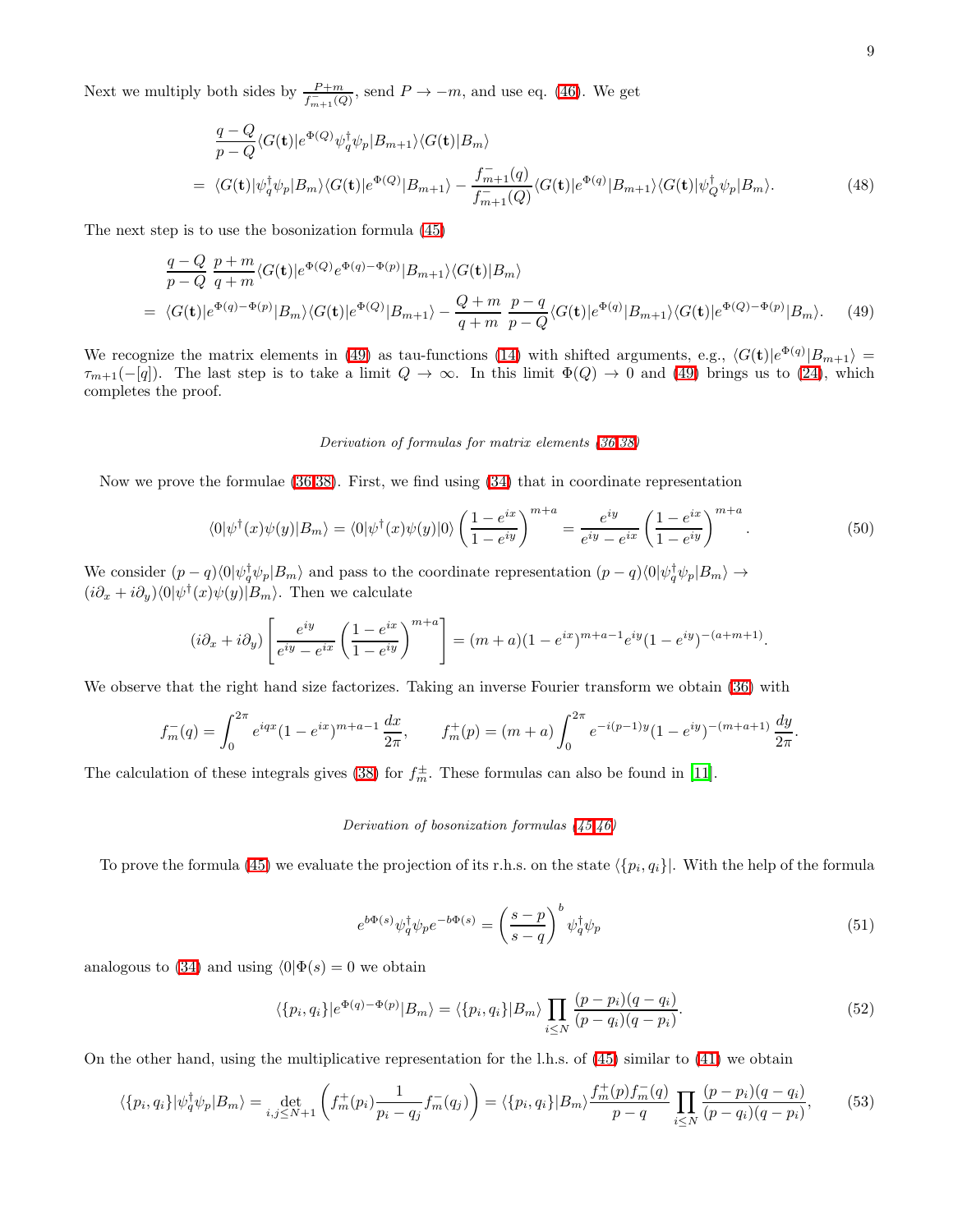where  $p_{N+1} = p$  and  $q_{N+1} = q$ . Comparing [\(53\)](#page-8-1) and [\(52\)](#page-8-2) we prove [\(45\)](#page-7-1).

To obtain [\(46\)](#page-7-2), we first use [\(39\)](#page-6-5) to obtain

<span id="page-9-1"></span>
$$
\langle \{p_i, q_i\} | B_{m+1} \rangle = \langle \{p_i, q_i\} | B_m \rangle \prod_{i \le N} \frac{p_i + m}{q_i + m}.\tag{54}
$$

<span id="page-9-2"></span>Then we use [\(54\)](#page-9-1) and [\(53\)](#page-8-1) to proceed as follows

$$
\langle \{p_i, q_i\} | e^{\Phi(q)} | B_{m+1} \rangle = \prod_{i \le N} \frac{q - q_i}{q - p_i} \langle \{p_i, q_i\} | B_{m+1} \rangle = \prod_{i \le N} \frac{q - q_i}{q - p_i} \frac{p_i + m}{q_i + m} \langle \{p_i, q_i\} | B_{m+1} \rangle
$$

$$
= \langle \{p_i, q_i\} | \psi_q^{\dagger} \psi_p | B_m \rangle \frac{p - q}{f_m^{\dagger}(p) f_m^{\dagger}(q)} \prod_{i \le N} \frac{p_i + m}{p_i - p} \frac{q_i - p}{q_i + m}.
$$
(55)

The r.h.s. of [\(55\)](#page-9-2) effectively does not depend on p and we take its limit as  $p \to -m$ . The product in the last line disappears and we conclude that

$$
e^{\Phi(q)}|B_{m+1}\rangle = -\frac{q+m}{f_m(q)}\lim_{p\to -m} \frac{1}{f_m^+(p)}\psi_q^\dagger\psi_p|B_m\rangle.
$$
\n(56)

Finally, using

$$
\lim_{p \to -m} (p+m) f_m^+(p) = (-1)^{m+1} (m+a) \frac{\sin(\pi a)}{\pi},\tag{57}
$$

we arrive to [\(46\)](#page-7-2).

# <span id="page-9-0"></span>III. MULTI-PERIODIC SOLUTIONS

In this section we present explicit formulas for multi-phase solutions evolving in real time. These formulas reveal the structure of the tau-function and provide another direct proof of Hirota's equation.

A set of excited states  $|\{p_i, q_i\}\rangle$  characterized by momenta of N particles  $p_i > a$  and holes  $q_i \leq a, i = 1, \ldots N$  form an orthonormal basis for the Fock space of fermions. In this basis the Hamiltonians [\(13\)](#page-2-0) are diagonal:  $H_k\{p_i, q_i\}$  =  $\sum_i (p_i^k - q_i^k) | \{p_i, q_i\} \rangle$ . Using this basis, we decompose

$$
\tau_m = \sum_{N \ge 0} \sum_{\{p_i, q_i\}} e^{-\sum_{k,i} t_k(p_i^k - q_i^k)} \langle g | \{p_i, q_i\} \rangle \langle \{p_i, q_i\} | B_m \rangle. \tag{58}
$$

The matrix elements entering this expression are determinants of two-particle matrix elements. The first one is

<span id="page-9-3"></span>
$$
\langle g|\{p_i, q_i\}\rangle = \det_{i,j} A_{p_i, q_j}, \quad A_{p,q} = \langle g|p, q\rangle.
$$
 (59)

The second one is the Schur function given by eq. [\(41\)](#page-7-0)

$$
\langle \{p_i, q_i\} | B_m \rangle = \det_{i,j \le N} \left(\frac{1}{p_i - q_j}\right) \prod_{i \le N} f_m^+(p_i) f_m^-(q_i). \tag{60}
$$

Introducing

$$
s_m(\{p_i, q_i\}, g) = \det_{i,j} \left( A_{p_i, q_j}^{(m)} \right),
$$

where

$$
A_{p,q}^{(m)} = f_m^+(p) A_{p,q} f_m^-(q)
$$

we write the tau-function in the form

<span id="page-9-4"></span>
$$
\tau_m = \sum_{N \ge 0} \sum_{\{p_i, q_i\}} e^{-\sum_{k,i} t_k (p_i^k - q_i^k)} s_m(\{p_i, q_i\}, g) \det_{ij} \left(\frac{1}{p_i - q_j}\right). \tag{61}
$$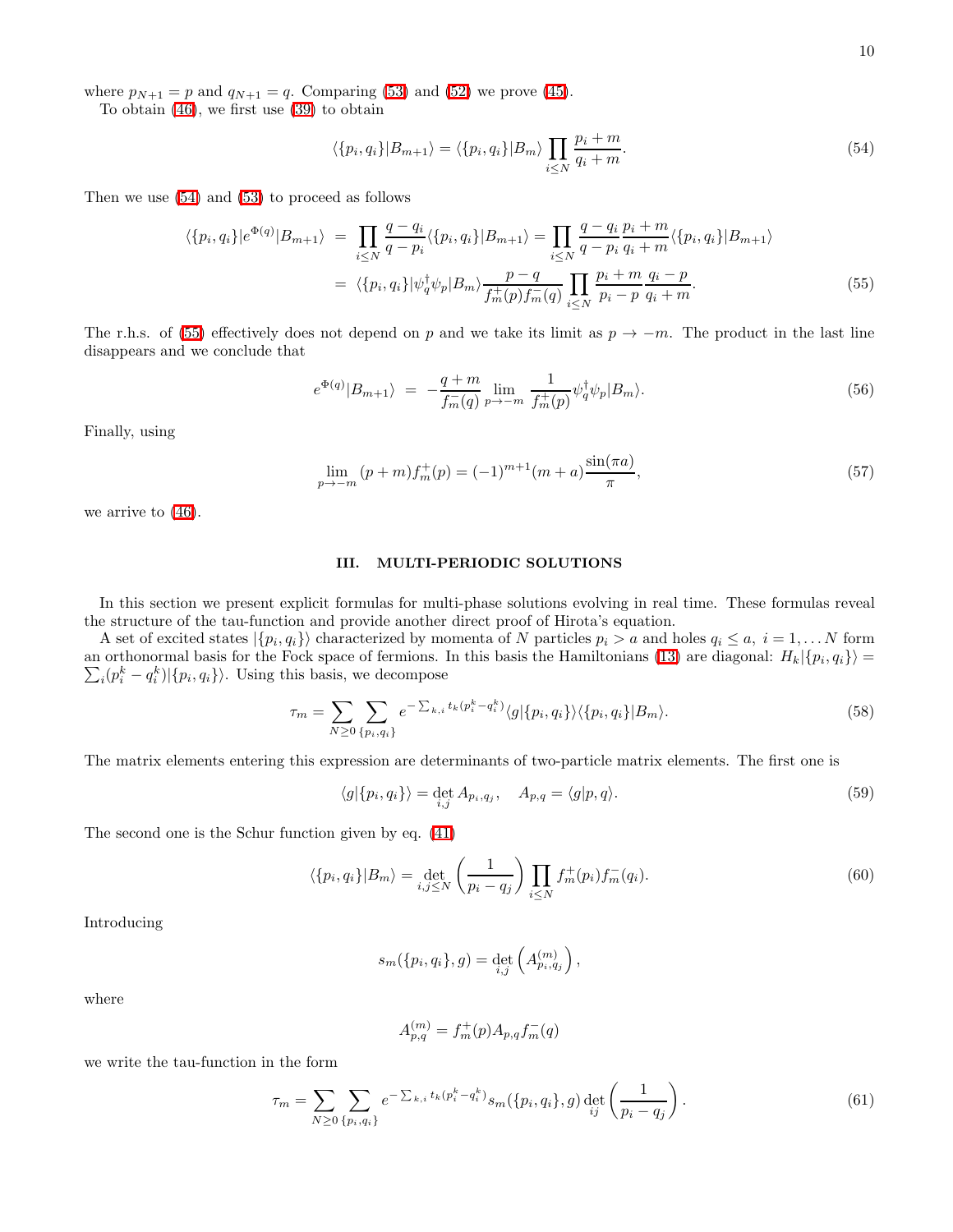11

It is obvious from this form and inequality  $p_i > a \geq q_i$  that the tau function has only positive Fourier components with respect to all odd flows  $it_1, it_2, \ldots$  Indeed, for all odd k we haver  $p_i^k - q_i^k > 0$ . The bilinear identity [\(15\)](#page-2-1) follows directly from this representation if one uses identities for Schur functions and the property

<span id="page-10-4"></span><span id="page-10-1"></span><span id="page-10-0"></span>
$$
\frac{s_{m+1}}{s_m} = \prod_i \left( \frac{p_i + m}{q_i + m} \right). \tag{62}
$$

We do not present this proof of  $(24)$  here <sup>5</sup>.

If the matrix  $A_{pq}$  defining the state  $\langle g | b y (59)$  $\langle g | b y (59)$  is a finite matrix, the sum in [\(61\)](#page-9-4) truncates. It represents a multi-phase solution. In this case the determinant formula holds

$$
\tau_m(\mathbf{t}, a) = \det_{i,j \le N} \left( \delta_{ij} + f_m^+(p_i) e^{-\epsilon(p_i)} \frac{A_i}{p_i - q_j} e^{\epsilon(q_j)} f_m^-(q_j) \right), \quad \epsilon(p) = \sum_k t_k p^k. \tag{63}
$$

Here  $A_i = A_{p_i q_i}$ . Note that a similar determinant representation holds for [\(5\)](#page-1-2). Namely,

$$
\tau_m(\mathbf{t}) = \det_{i,j \le N} \left( \delta_{ij} + p_i^{-m} e^{-\epsilon(p_i)} \frac{A_i}{p_i - q_j} e^{\epsilon(q_j)} q_j^{m+1} \right), \quad \epsilon(p) = \sum_k t_k p^k. \tag{64}
$$

Although [\(63\)](#page-10-0) and [\(64\)](#page-10-1) are very similar there is an essential difference between them. Namely, in [\(63\)](#page-10-0) the parameters  $p_i$  and  $q_i$  are momenta of particles and holes and are subject to "Fermi sea" restriction  $p_i > a \ge q_i$ . On the other hand, in [\(64\)](#page-10-1)  $p = e^{ix}$  and  $q = e^{iy}$  represent complex coordinates of particles and holes and are not subject to this restriction. Due to the restriction on the values of  $p_i$  and  $q_i$  the tau function [\(63\)](#page-10-0) has only positive Fourier components in all odd flows.

The simplest 1-phase and 2-phase solutions are written below as a function of space  $t_1 = ix$  and time  $t_2 = -it$ .

- 1-phase solution describes one particle-hole excitation:

<span id="page-10-3"></span><span id="page-10-2"></span>
$$
\tau_m = 1 + A \frac{f_m^+(p) f_m^-(q)}{p - q} e^{i(p - q)(x - vt)}.
$$
\n(65)

.

The solution is characterized by two positive numbers p and  $-q$  from  $\mathbb{Z}+a$  labelling particle-hole momenta and an arbitrary m-independent constant A, which may depend on p, q. It propagates with velocity  $v = p + q$ .

- 2-phase solution (two particle-hole excitations):

$$
\tau_m = 1 + A_1 \frac{f_m^+(p_1)f_m^-(q_1)}{p_1 - q_1} e^{i(p_1 - q_1)x - i(p_1^2 - q_1^2)t} + A_2 \frac{f_m^+(p_2)f_m^-(q_2)}{p_2 - q_2} e^{i(p_2 - q_2)x - i(p_2^2 - q_2^2)t}
$$
\n
$$
+ A_1 A_2 \det_{i,j=1,2} \left( \frac{f_m^-(q_j)f_m^+(p_i)}{p_i - q_j} \right) e^{i(p_1 - q_1)(x - v_1 t)} e^{i(p_2 - q_2)(x - v_2 t)}.
$$
\n(66)

The multi-phase solutions in [\(64\)](#page-10-1) allow for rational limit. Keeping  $v_i = p_i + q_i$  constant while taking the limit  $p_i - q_i \rightarrow 0$ , one obtains rational solutions corresponding to N-solitons with  $v_i$  being asymptotic velocities of solitons. However, in [\(63\)](#page-10-0) and its particular cases [\(65](#page-10-2),[66\)](#page-10-3) this limit does not exist. Indeed, under the condition  $p_i > a \geq q_i$ the limit  $p_i - q_i \to 0$  implies  $p_i, q_i \to 0$  and therefore it is impossible to have finite  $v_i$  in this limit. We see that the matrix element [\(14\)](#page-2-2) does not contain soliton solutions of the MKP hierarchy.

## IV. CONCLUSION

We have shown that the real time dynamics of certain matrix elements [\(14\)](#page-2-2) of one-dimensional (non-relativistic) fermions obeys non-linear integrable equations of the modified KP hierarchy. This evolution is driven by a commutative set of Hermitian Hamiltonians [\(13\)](#page-2-0)

$$
H_k = \int : \psi^{\dagger}(x) \left( -i \frac{\partial}{\partial x} \right)^k \psi(x) : \frac{dx}{2\pi}
$$

<sup>&</sup>lt;sup>5</sup> An observation that the series [\(61\)](#page-9-4) for [\(14\)](#page-2-2) obeys KP-hierarchy, i.e., eq. [\(15\)](#page-2-1) at  $n = 0$  has been made in Ref.[\[6](#page-13-6)].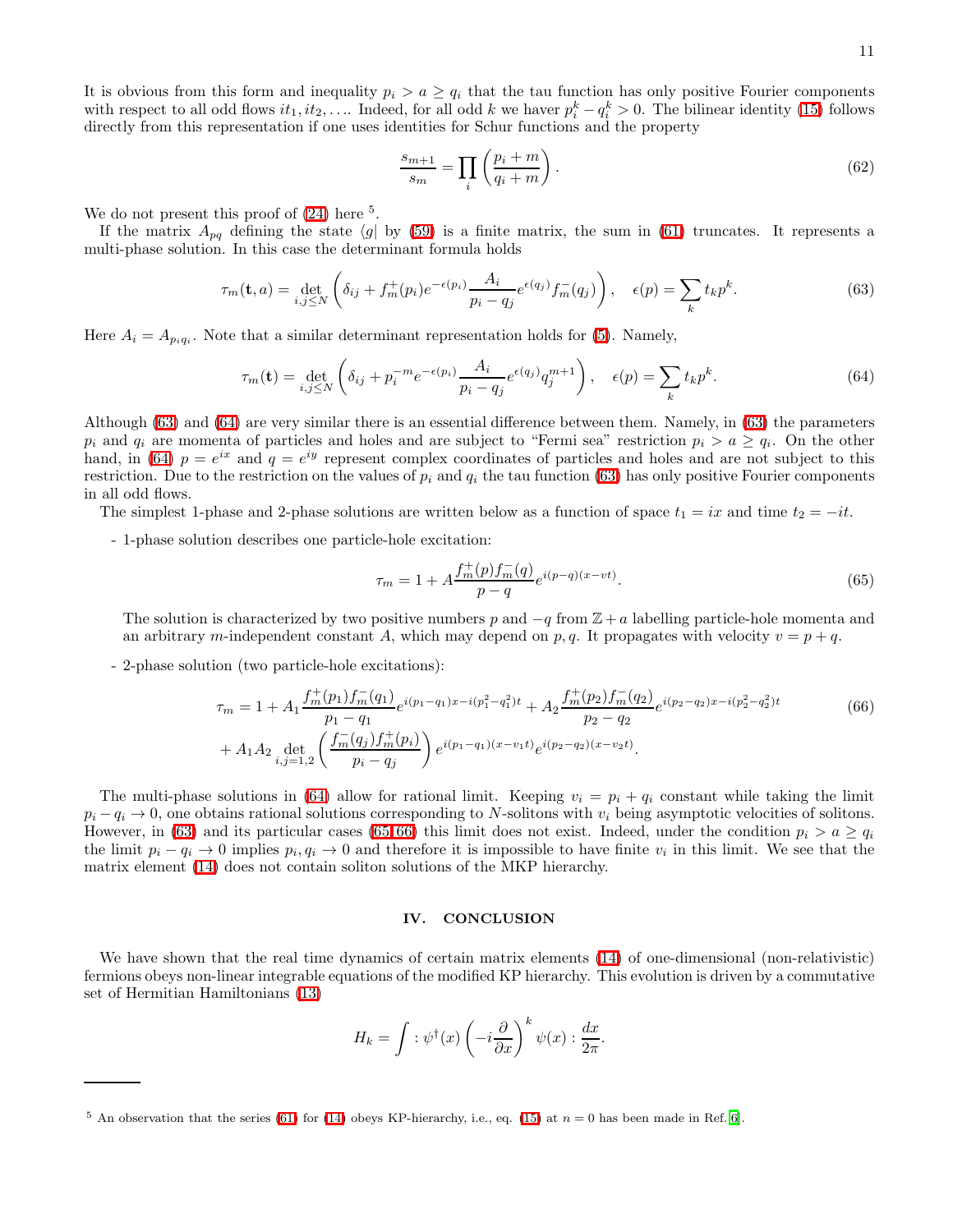12

It has to be contrasted with a traditional representation of the tau-function of the modified KP - hierarchy [\(5\)](#page-1-2) [\[1,](#page-12-0) [3\]](#page-12-2) in terms of fermions. The latter describes an evolution driven by a commutative set of (non-Hermitian) current operators [\(4\)](#page-1-3)

$$
J_k = \int e^{ikx} : \psi^{\dagger}(x)\psi(x) : \frac{dx}{2\pi}.
$$

In these two cases the flows have different meaning. The former are coordinates of physical space-time, while the latter are deformation parameters of the coherent state.

The matrix element we studied in this paper is understood as an overlap of the evolved coherent fermionic state  $\langle G(t) \rangle$  with a "probe" boundary state  $|B_m\rangle$ . This matrix element appears in variety of physical problems involving the phenomena referred to as the Orthogonality Catastrophe. Among them are problems related with the Fermi-edge singularity, quantum impurity and tunneling in effectively one dimensional systems.

The fact that questions of quantum dynamics in one dimension are linked to the tau-function, indicates that the kinetics are essentially non-linear and are a subject to instabilities inherited from the non-linear dynamics. In a forthcoming paper [\[14](#page-13-4)] we describe the Whitham approach to shock wave type solutions for electronic systems.

An essential element of our proof of the MKP hierarchy is the representation of a fermionic mode by a Bose field [\(44,](#page-7-3)[46\)](#page-7-2) in the action on a boundary state,

$$
\psi_p \sim f^+(p) e^{-\Phi(p)}.
$$

This is a representation in momentum space. It is valid in a subspace of the Fock space consisting of excitations on top of the boundary state.

Again it has to be contrasted with the traditional "bosonization" - representation of Fermi-field in terms of a Bose-field with respect to the Fermi-vacuum

$$
\psi(x) \sim e^{\varphi(x)}.
$$

This is a representation in coordinate space. It is valid in a subspace of the Fock space consisting of excitations on top of the Fermi-vacuum.

We emphasize that although the matrix elements [\(5\)](#page-1-2) and [\(14\)](#page-2-2) obey similar MKP equations they give essentially different solutions of those equations. For example, [\(14\)](#page-2-2) gives only solutions satisfying analyticity requirements in odd flows. The latter condition excludes soliton solutions.

Finally, we emphasize that the Schur decomposition [\(61\)](#page-9-4) of the tau-functions similar to [\(14\)](#page-2-2) (an essential element of the proof) has appeared in [\[7](#page-13-7)] in the problem of counting of Hurwitz numbers and in [\[6\]](#page-13-6) in constructions of taufunctions of hypergeometric type. Similar objects arise in supersymmetric gauge theories [\[7](#page-13-7), [15\]](#page-13-10) and also in matrix quantum mechanics.

## V. ACKNOWLEDGEMENT

We have benefited from discussions with I. Krichever, A. Orlov, I. Gruzberg, J. Harnad, T. Takebe, A. Zabrodin. We thank A. Zabrodin and J. Harnard who pointed out the paper [\[6\]](#page-13-6) to us and N. Nekrasov for the information about [\[7\]](#page-13-7). P.W. and E.B. were supported by the NSF MRSEC Program under DMR-0213745 and NSF DMR-0220198. E.B. was also supported by BSF 2004128 P.W. acknowledges support by the Humboldt foundation and is grateful to Takashi Takebe for his kind hospitality in Ochanomizu University. The work of AGA was supported by the NSF under the grant DMR-0348358.

### APPENDIX A: REDUCTION FROM THE PARTICLE-HOLE SYMMETRY

<span id="page-11-0"></span>Let us treat the tau-function as a function of space-time [\(18\)](#page-3-0). At first glance, the equation [\(23\)](#page-4-0) is not closed. It is written on two functions  $\tau_m$  and  $\tau_{m+1}$ . In fact, both functions are determined by the initial state  $\langle g|$  and are not independent. The relation between these functions determined by formulas [\(61,](#page-9-4)[62\)](#page-10-4) makes [\(23\)](#page-4-0) a closed equation.

However, in the case of generic g the relations between  $\tau_m$  and  $\tau_{m+1}$  are difficult to formulate. The situation is simplified when the initial state  $\langle g \rangle$  has some special form, or is restricted by symmetries. One may think about these cases as reductions of MKP hierarchy.

The multi-phase solution [\(61\)](#page-9-4) is the simplest (finite-dimensional) reduction. In this case the tau-function, treated as a function of the variable  $z = e^{-ix}$  is a polynomial in  $z^{-1}$ .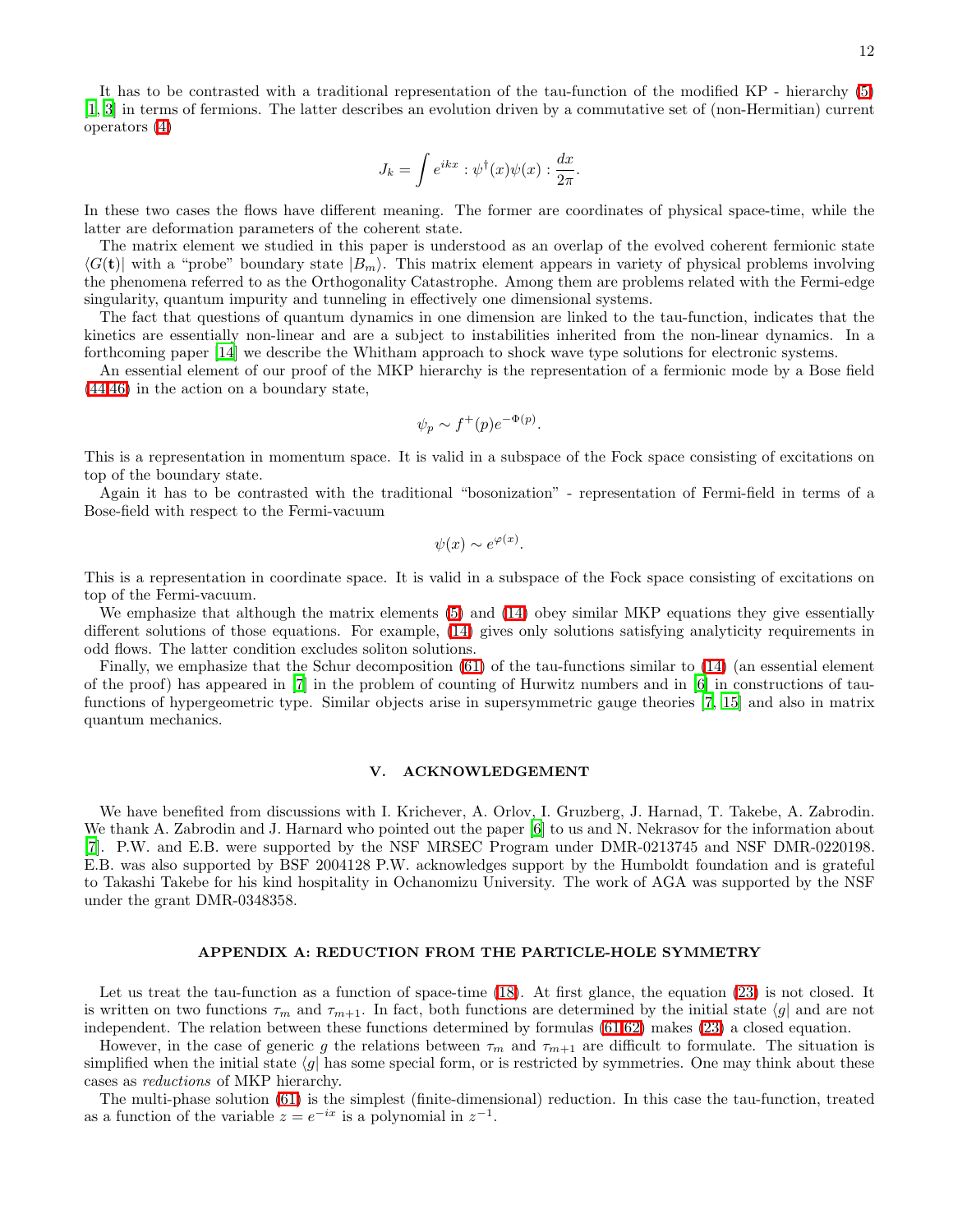A more interesting reduction having direct physical applications occurs when the parameter  $a + m$  takes a "symmetric" value such that  $a + m = -(a + m + 1)$ . We set<sup>6</sup>

<span id="page-12-5"></span>
$$
a = -1/2, \quad m = 0.
$$

In addition we require the state  $\langle g |$  to be invariant under a charge conjugation

$$
e^{2ix_0(p-q)}\langle g|p,q\rangle = -\overline{\langle g|-q,-p\rangle},\tag{A1}
$$

where  $x_0$  is some real constant. This condition reflects a a particle-hole symmetry:  $\psi_q^{\dagger} \to \psi_{-q}$ ,  $\psi_p \to \psi_{-p}^{\dagger}$ .

<span id="page-12-3"></span>Under these conditions the tau-function treated as a function of real space-time coordinates [\(18\)](#page-3-0) has a reflection property

$$
\tau_0(x) = \overline{\tau_1(-x + 2x_0)},
$$
\n(A2)

where  $\bar{\tau}$  stands for complex conjugation of the function. This property makes the equation [\(23\)](#page-4-0) closed with the second complex function  $\tau_1$  being completely determined by  $\tau_0$ .

The analytical meaning of the condition [\(A2\)](#page-12-3) becomes clear if one considers an extension of the tau-function to the complex plane z from the unit circle  $z = e^{-i(x-x_0)}$ . Then the reflection condition means that the coefficients of the formal series [\(61\)](#page-9-4) for  $\tau_0$  and  $\tau_1$  are complex conjugated (we use a notation  $\overline{f}(z) = \overline{f(\overline{z})}$ )

<span id="page-12-4"></span>
$$
\tau_0(z) = \overline{\tau_1}(z). \tag{A3}
$$

This follows from the property

$$
f_1^+(p)f_1^-(q) = f_0^+(-q)f_0^-(-p)
$$

held at  $a = -1/2$ .

The holomorphic tau-function  $\tau(z) = \tau_0(z)$  is defined in the exterior of the unit disk, while its Schwarz reflection  $\tau(\bar{z}) = \bar{\tau}_1(1/\bar{z})$  s defined in the interior of the disk. The reflection condition [\(A3\)](#page-12-4) means that the holomorphic tau-function, and its Schwarz reflection, can be glued along the unit circle forming a function analytical in some neighborhood of the circle.

Particle-hole symmetry [\(A1\)](#page-12-5) occurs when  $A_{pq}$  is a Toeplitz matrix, i.e., it depends on the difference  $p - q$ . In this case the state  $\langle q |$  is given by

$$
g = e^{i \int A(x)\rho(x)dx}, \quad A(x - x_0) = -A(-x + x_0), \tag{A4}
$$

where  $A(x)$  - the symbol of the Toeplitz matrix i.e., a Fourier transform of  $A_{pq}$ . It is an odd real function.

E. Date, M. Jimbo, and T. Miwa. Method for generating discrete Soliton equations. III. Journal of the Physical Society of Japan, 52 (2):388–393, 1983.

<span id="page-12-0"></span><sup>[1]</sup> Etsuro Date, Michio Jimbo, Masaki Kashiwara, and Tetsuji Miwa. Transformation groups for soliton equations. In M. Stone, editor, Bosonization, Singapore, 1994. World Scientific. RIMS-394.

<span id="page-12-1"></span><sup>[2]</sup> M. Sato. Soliton equations as dynamical systems on infinite dimensional Grassmann manifolds. RIMS Kokyuroku, 439:30– 40, 1981. Sato, Mikio and Sato, Yasuko: Soliton equations as dynamical systems on infinite-dimensional Grassmann manifold. Nonlinear partial differential equations in applied science (Tokyo, 1982), 259–271, North-Holland Math. Stud., 81, North-Holland, Amsterdam, 1983.

<span id="page-12-2"></span><sup>[3]</sup> E. Date T. Miwa, M. Jimbo. Solitons: Differential Equations, Symmetries and Infinite Dimensional Algebras, volume 135 of Cambridge Tracts in Math. Cambridge university press, London, Great Britain, 1999. Michio Jimbo and Tetsuji Miwa. Solitons and infinite dimensional lie algebras. Publ. Res. Inst. Math. Sci. Kyoto, 19:943, 1983. E. Date, M. Jimbo, and T. Miwa. Method for generating discrete Soliton equations. I. Journal of the Physical Society of

Japan, 51 (12):4116–4124, 1982.

E. Date, M. Jimbo, and T. Miwa. Method for generating discrete Soliton equations. II. Journal of the Physical Society of Japan, 51 (12):4125–4131, 1982.

 $6$  This case is known as a "unitary limit" in problems related to Fermi-edge singularities.